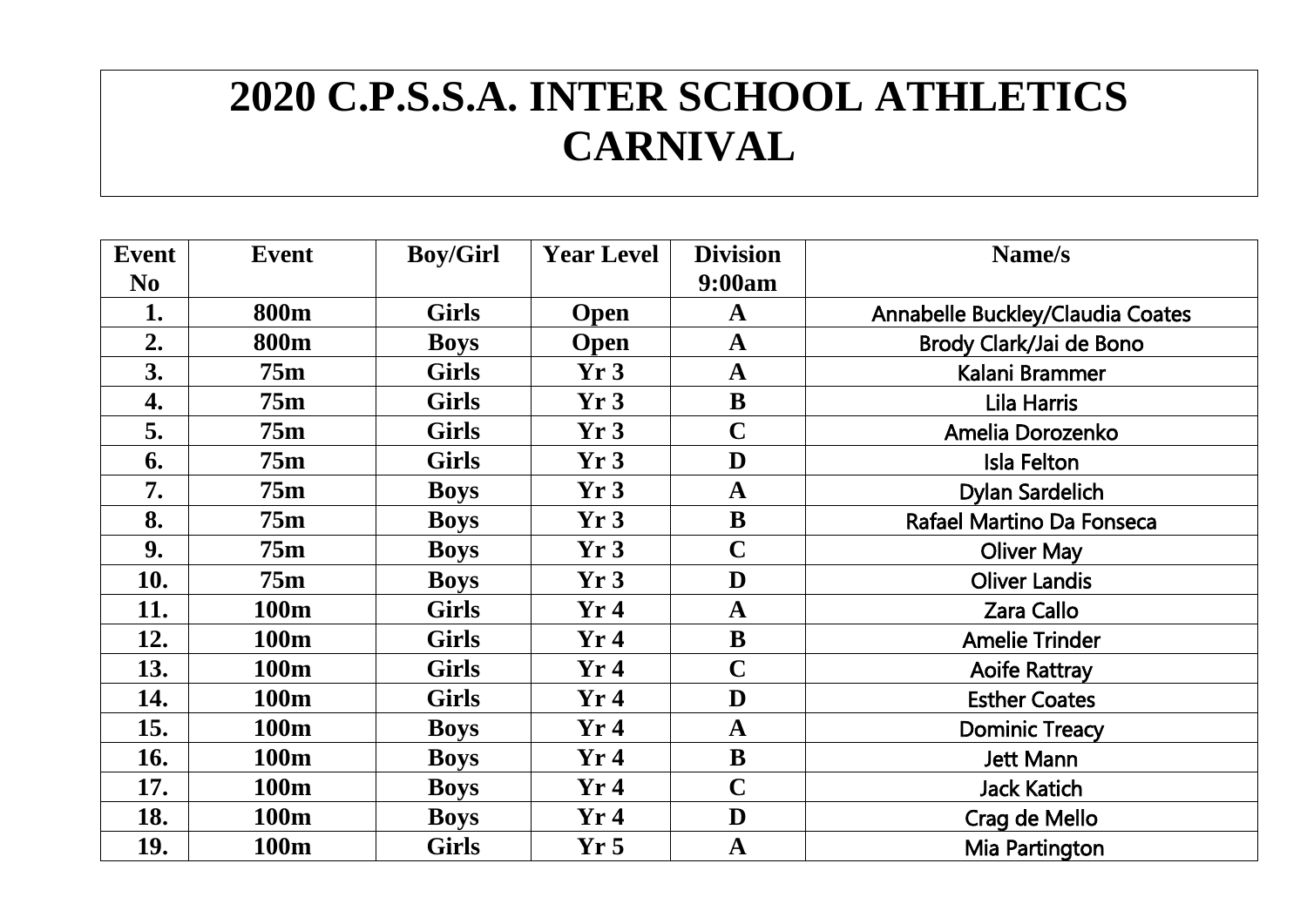| 20. | 100m         | <b>Girls</b> | Yr <sub>5</sub> | $\bf{B}$       | <b>Lucia Dawes</b>                     |
|-----|--------------|--------------|-----------------|----------------|----------------------------------------|
| 21. | 100m         | <b>Girls</b> | Yr <sub>5</sub> | $\overline{C}$ | <b>Emily Falzon</b>                    |
| 22. | 100m         | <b>Girls</b> | Yr5             | D              | Eve B-B                                |
| 23. | 100m         | <b>Boys</b>  | Yr <sub>5</sub> | $\mathbf A$    | <b>Miel Fuentes</b>                    |
| 24. | 100m         | <b>Boys</b>  | Yr <sub>5</sub> | $\mathbf{B}$   | Rory Shanahan                          |
| 25. | 100m         | <b>Boys</b>  | Yr5             | $\overline{C}$ | <b>Noah Smith</b>                      |
| 26. | 100m         | <b>Boys</b>  | Yr <sub>5</sub> | D              | <b>Zac Armstrong</b>                   |
| 27. | 100m         | <b>Girls</b> | Yr6             | $\mathbf A$    | <b>Charli Cameron</b>                  |
| 28. | 100m         | <b>Girls</b> | Yr6             | $\mathbf{B}$   | Lily May                               |
| 29. | 100m         | <b>Girls</b> | Yr6             | $\mathbf C$    | <b>Tina Le</b>                         |
| 30. | 100m         | <b>Girls</b> | Yr 6            | D              | <b>Lilly Smith</b>                     |
| 31. | 100m         | <b>Boys</b>  | Yr6             | $\mathbf A$    | <b>Brody Clark</b>                     |
| 32. | 100m         | <b>Boys</b>  | Yr6             | $\bf{B}$       | Nicholas Kryachok                      |
| 33. | 100m         | <b>Boys</b>  | Yr6             | $\overline{C}$ | <b>Ramon Quintal</b>                   |
| 34. | 100m         | <b>Boys</b>  | Yr6             | D              | <b>Christian Campbell</b>              |
| 35. | Shot put     | <b>Girls</b> | Yr <sub>5</sub> | $\blacksquare$ | Isabella Fernandez/Zoe Ierace          |
| 36. | Shot put     | <b>Boys</b>  | Yr <sub>5</sub> | $\frac{1}{2}$  | Taj de Bono/Taj O'Shea                 |
| 37. | <b>Turbo</b> | <b>Girls</b> | Yr6             | $\frac{1}{2}$  | Maia Dean/Libby Byrne                  |
| 38. | <b>Turbo</b> | <b>Boys</b>  | Yr6             | $\blacksquare$ | Nicholas Kryachok/Max Wittkowsky       |
| 39. | LJ           | <b>Girls</b> | Yr3             |                | Kalani Brammer/Amelia Dorozenko        |
| 40. | LJ           | <b>Boys</b>  | Yr3             | $\blacksquare$ | <b>Oliver May/Zander Smith</b>         |
| 41. | Shot put     | <b>Girls</b> | Yr4             | $\blacksquare$ | Aoife Rattry/Kassie Flexman            |
| 42. | Shot put     | <b>Boys</b>  | Yr4             | $\blacksquare$ | Jackson Lange/William Buckley          |
| 43. | <b>Turbo</b> | <b>Girls</b> | Yr <sub>5</sub> |                | Eve B-B/Isabella Fernandez             |
| 44. | <b>Turbo</b> | <b>Boys</b>  | Yr <sub>5</sub> |                | Rhys Nillson/Milan Dimitrejevic        |
| 45. | LJ           | <b>Girls</b> | Yr6             |                | <b>Claudia Coates/Scarlett Francis</b> |
| 46. | LJ           | <b>Boys</b>  | Yr <sub>6</sub> |                | Brody Clark/Jai de Bono                |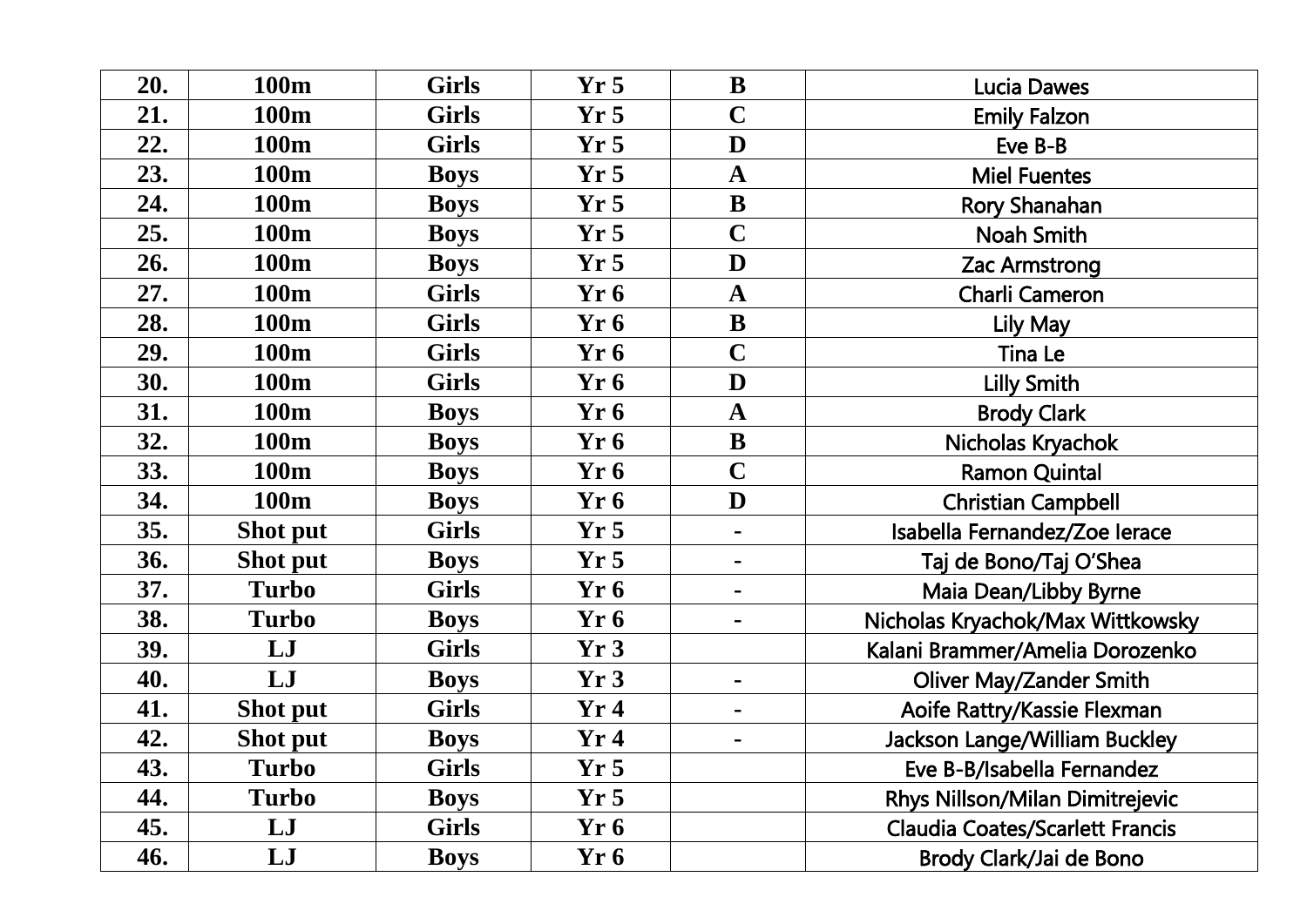| 47. | Shot put          | <b>Girls</b> | Yr <sub>6</sub> | 11:00am             | Libby Byrne/Imogen Biddle              |
|-----|-------------------|--------------|-----------------|---------------------|----------------------------------------|
| 48. | Shot put          | <b>Boys</b>  | Yr6             |                     | Jai de Bono/Nicholas Kryachok          |
| 49. | <b>Turbo</b>      | <b>Girls</b> | Yr3             | $\blacksquare$      | <b>Charlotte Armstrong/Lila Harris</b> |
| 50. | <b>Turbo</b>      | <b>Boys</b>  | Yr3             |                     | Dylan Sardelich/Fergal Mippy           |
| 51. | LJ                | <b>Girls</b> | Yr4             | $\blacksquare$      | Amelie Trinder/Natasha Juszkiewics     |
| 52. | LJ                | <b>Boys</b>  | Yr4             |                     | <b>Dominic Treacy/Jett Mann</b>        |
| 53. | <b>Turbo</b>      | <b>Girls</b> | Yr4             | 11:30am             | Amie Lan/Stella D'Esposito             |
| 54. | <b>Turbo</b>      | <b>Boys</b>  | Yr4             |                     | Dominic Treacy/Isaac laschi            |
| 55. | LJ                | <b>Girls</b> | Yr <sub>5</sub> |                     | Lucia Dawes/Mia Partington             |
| 56. | LJ                | <b>Boys</b>  | Yr <sub>5</sub> | $12:00 \text{pm}$   | Miel Fuentes/Milan Dimitrejevic        |
| 57. | <b>200m</b>       | <b>Girls</b> | Yr3             | A                   | Kalani Brammer                         |
| 58. | 200m              | <b>Girls</b> | Yr3             | $\mathbf B$         | <b>Lucy Gardiner</b>                   |
| 59. | 200 <sub>m</sub>  | <b>Boys</b>  | Yr3             | $\mathbf{A}$        | Rafael Martino Da Fonseca              |
| 60. | <b>200m</b>       | <b>Boys</b>  | Yr3             | $\bf{B}$            | <b>Dylan Sardelich</b>                 |
| 61. | <b>200m</b>       | <b>Girls</b> | Yr4             | $\mathbf{A}$        | <b>Amelie Trinder</b>                  |
| 62. | 200m              | <b>Girls</b> | Yr4             | $\mathbf B$         | <b>Zara Callo</b>                      |
| 63. | <b>200m</b>       | <b>Boys</b>  | Yr4             | $\mathbf A$         | <b>Jack Katich</b>                     |
| 64  | <b>200m</b>       | <b>Boys</b>  | Yr4             | $\mathbf{B}$        | <b>Jett Mann</b>                       |
| 65  | 200 <sub>m</sub>  | <b>Girls</b> | Yr5             | $\mathbf{A}$        | Mia Partington                         |
| 66  | 200m              | <b>Girls</b> | Yr <sub>5</sub> | $\mathbf{B}$        | <b>Lucia Dawes</b>                     |
| 67  | 200 <sub>m</sub>  | <b>Boys</b>  | Yr <sub>5</sub> | $\mathbf{A}$        | <b>Miel Fuentes</b>                    |
| 68  | <b>200m</b>       | <b>Boys</b>  | Yr5             | $\bf{B}$            | <b>Zac Armstrong</b>                   |
| 69  | <b>200m</b>       | <b>Girls</b> | Yr6             | $\mathbf{A}$        | <b>Scarlett Francis</b>                |
| 70  | <b>200m</b>       | <b>Girls</b> | Yr6             | $\bf{B}$            | <b>Claudia Coates</b>                  |
| 71  | <b>200m</b>       | <b>Boys</b>  | Yr6             | $\mathbf{A}$        | <b>Brody Clark</b>                     |
| 72  | <b>200m</b>       | <b>Boys</b>  | Yr6             | $\mathbf{B}$        | Jai de Bono                            |
| 73  | <b>Leaderball</b> | <b>Mixed</b> | Yr3             | 12:30 <sub>pm</sub> | Leader-Fergal, Lucy, Rafael, Oliver M, |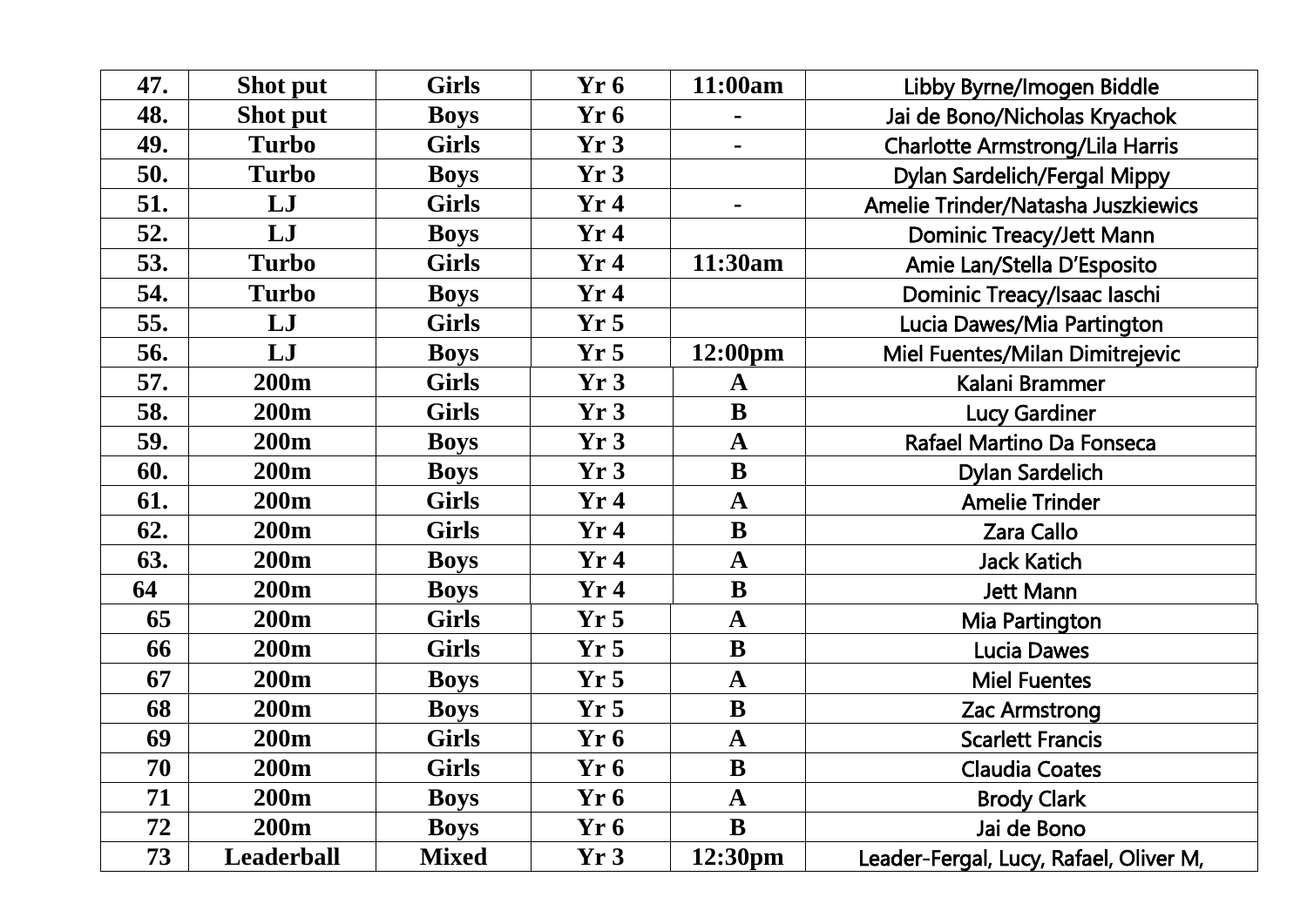|    |                   |              |                 |                    | Charlotte, Lila, Shanal, Amelia                  |
|----|-------------------|--------------|-----------------|--------------------|--------------------------------------------------|
| 74 | <b>Leaderball</b> | <b>Mixed</b> | Yr4             | $\blacksquare$     | Leader- Dominic, William, Jackson, Jett, Stella, |
|    |                   |              |                 |                    | Kassie, Aoife, Natasha                           |
| 75 | <b>Leaderball</b> | <b>Mixed</b> | Yr <sub>5</sub> | $\blacksquare$     | Leader- Rory, Taj D, Milan, Rhys, Emily, Zoe,    |
|    |                   |              |                 |                    | Isabella, Eve                                    |
| 76 | <b>Leaderball</b> | <b>Mixed</b> | Yr <sub>6</sub> | 1:00 <sub>pm</sub> | Leader- Brody, Nicholas, Ramon, Jai, Libby,      |
|    |                   |              |                 |                    | Annabelle, Charli, Scarlett                      |
|    |                   |              |                 |                    |                                                  |
| 77 | 400m              | <b>Girls</b> | Yr3             | $\mathbf{A}$       | Kalani Brammer                                   |
| 78 | 400 <sub>m</sub>  | <b>Girls</b> | Yr3             | B                  | <b>Lucy Gardiner</b>                             |
| 79 | 400 <sub>m</sub>  | <b>Boys</b>  | Yr3             | $\mathbf{A}$       | <b>Dylan Sardelich</b>                           |
| 80 | 400 <sub>m</sub>  | <b>Boys</b>  | Yr3             | B                  | Rafael Martino Da Fonseca                        |
| 81 | 400 <sub>m</sub>  | <b>Girls</b> | Yr4             | $\mathbf{A}$       | <b>Amelie Trinder</b>                            |
| 82 | 400 <sub>m</sub>  | <b>Girls</b> | Yr4             | $\bf{B}$           | <b>Zara Callo</b>                                |
| 83 | 400m              | <b>Boys</b>  | Yr4             | $\mathbf A$        | <b>Jett Mann</b>                                 |
| 84 | 400 <sub>m</sub>  | <b>Boys</b>  | Yr4             | B                  | <b>Dominic Treacy</b>                            |
| 85 | 400 <sub>m</sub>  | <b>Girls</b> | Yr <sub>5</sub> | $\mathbf A$        | <b>Lucia Dawes</b>                               |
| 86 | 400 <sub>m</sub>  | <b>Girls</b> | Yr <sub>5</sub> | $\bf{B}$           | Mia Partington                                   |
| 87 | 400 <sub>m</sub>  | <b>Boys</b>  | Yr5             | $\mathbf A$        | <b>Miel Fuentes</b>                              |
| 88 | 400m              | <b>Boys</b>  | Yr <sub>5</sub> | $\bf{B}$           | Rory Shanahan                                    |
| 89 | 400 <sub>m</sub>  | <b>Girls</b> | Yr6             | $\mathbf A$        | <b>Scarlett Francis</b>                          |
| 90 | 400 <sub>m</sub>  | <b>Girls</b> | Yr6             | B                  | <b>Claudia Coates</b>                            |
| 91 | 400 <sub>m</sub>  | <b>Boys</b>  | Yr6             | $\mathbf A$        | <b>Brody Clark</b>                               |
| 92 | 400 <sub>m</sub>  | <b>Boys</b>  | Yr6             | B                  | Jai de Bono                                      |
|    |                   |              |                 |                    |                                                  |
|    |                   |              |                 |                    |                                                  |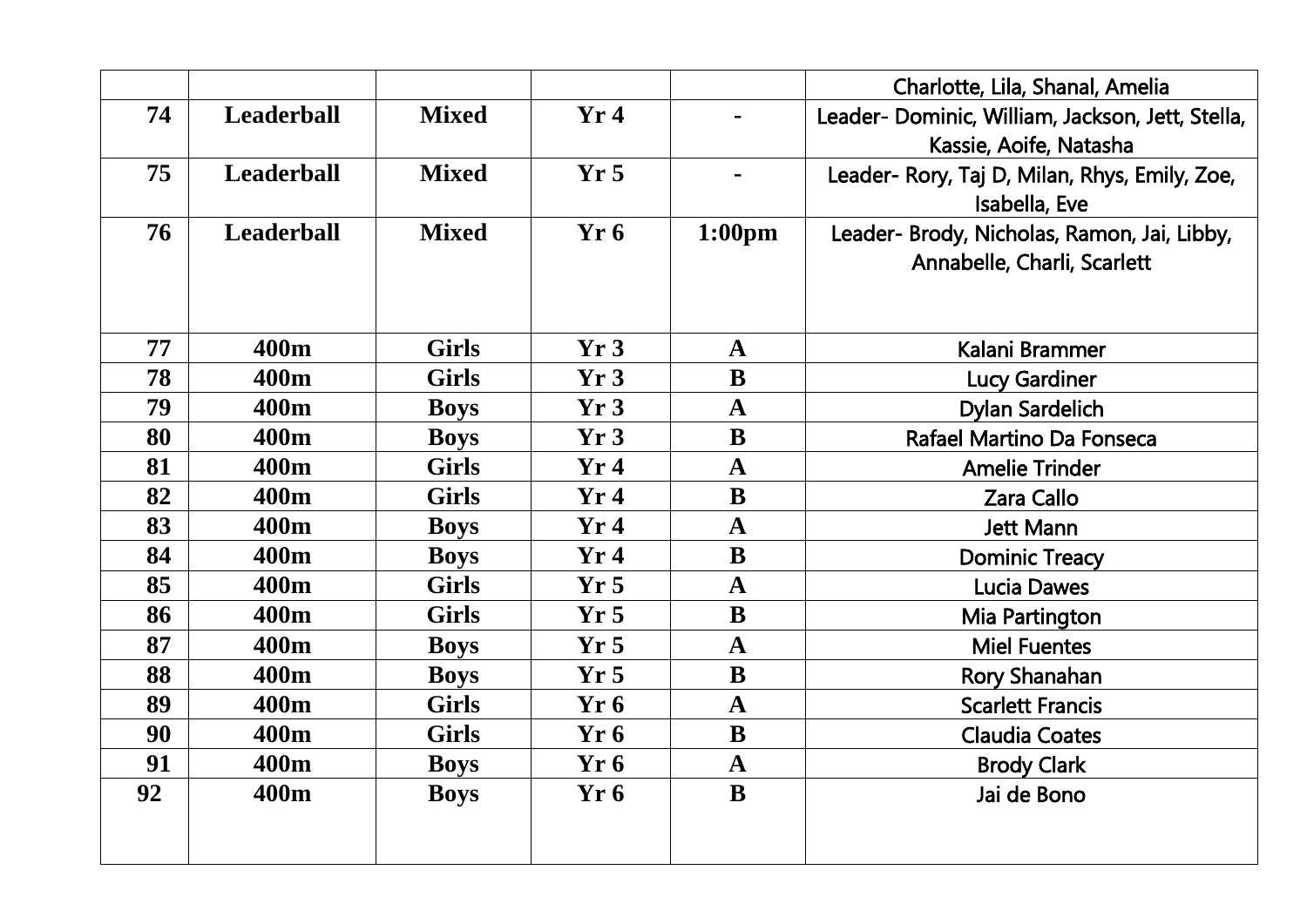| 93 | 4 x 75m Shuttle<br><b>Relay</b>   | <b>Girls</b> | Yr3             | 1:30pm         | 1. Amelie Trinder<br>2. Aoife Rattray<br>3. Esther Coates<br>4. Zara Callo                    |
|----|-----------------------------------|--------------|-----------------|----------------|-----------------------------------------------------------------------------------------------|
| 94 | 4 x 75m Shuttle<br><b>Relay</b>   | <b>Boys</b>  | Yr3             |                | 1. Rafael Martino Da Fonseca<br>2. Oliver May<br><b>3.Oliver Landis</b><br>4. Dylan Sardelich |
| 95 | 4 x 100m<br><b>Shuttle Relay</b>  | <b>Girls</b> | Yr4             | $\blacksquare$ | 1. Amelie Trinder<br>2. Aoife Rattray<br>3. Esther Coates<br>4. Zara Callo                    |
| 96 | 4 x 100m<br><b>Shuttle Relay</b>  | <b>Boys</b>  | Yr4             |                | 1. Jett Mann<br>2. Jack Katich<br>3. Craig de Mello<br>4. Dominic Treacy                      |
| 97 | 4 x 100m<br><b>Circular Relay</b> | <b>Girls</b> | Yr <sub>5</sub> | $\blacksquare$ | 1. Lucia Dawes<br>2. Emily Falzon                                                             |